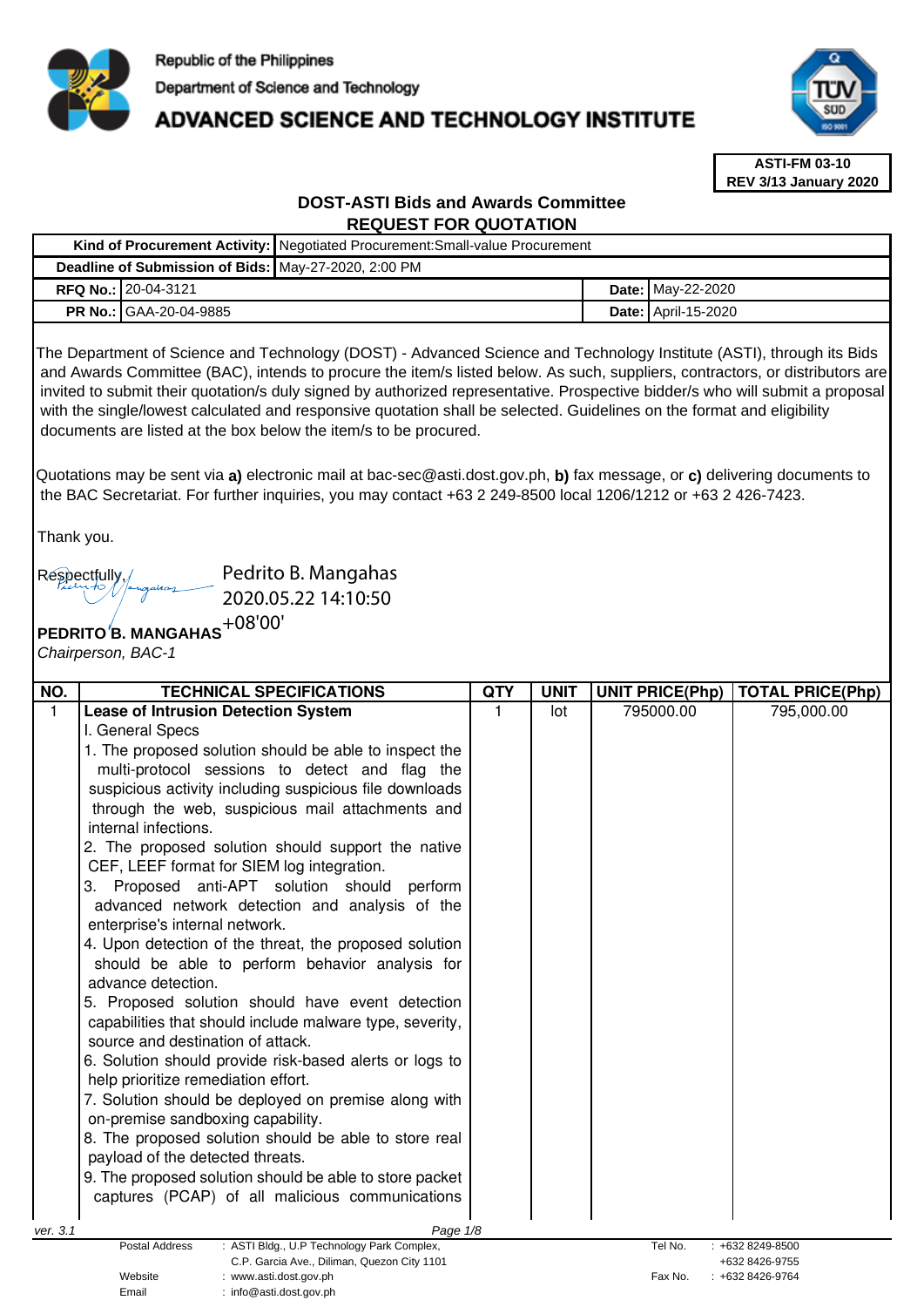#### detected by sandbox.

10. The proposed solution should use OS sandboxes for detecting zero-day malwares. This should not be a CPU or chip-based function.

11. Solution should have the ability to interrupt malicious communication

12. Solution should have no limitation in terms of supported users and limitation should be accounted in terms of bandwidth only

13. The proposed solution should be able to support XFF (X-Forwarded-For ) to identify the IP Address of a host in a proxy/NAT environment.

14. Solution should be able to integrate with its own threat intelligence portal for further investigation, understanding and remediation an attack.

15. Solution deployment should cause limited interruption to the current network environment.

16. The proposed solution should allow the customer to gain visibility to the internal networks and flag detected threats immediately.

17. The proposed solution should have the ability to support out-of-band detection

18. The proposed solution should be able to detect lateral movements of the attacker without the need of installing agents on endpoint/server machines

19. The proposed solution should not have any port-based limitation and should support all ports.

20. The proposed solution should support at least 100+ protocols for inspection.

21. The proposed solution should be able to monitor traffic from multiple segments like WAN, DMZ, Server Farm, Wi-Fi network, MPLS links etc. simultaneously on a single appliance.

22. The proposed solution should be able to support up to 5 network segments on a single appliance.

23. The proposed solution should be able to detect any suspicious communication within and outside of customer's network.

24. The proposed solution should be able to detect communications to known command and control centers.

25. The proposed solution should be able to detect reputation of URLs being accessed.

26. The proposed solution should be able to identify and help the customer to understand the severity and stage of each attack.

27. The proposed solution should have built-in capabilities to add exceptions for detections.

28. The proposed solution should have capabilities to configure files, IP, URLs and Domains to black list or white list 29. The proposed solution should support multiple protocols for inspection.

a. Example: HTTP, FTP, SMTP, SNMP, IM, IRC,DNS and P2P protocols

b. Internal direction: SMB, Database protocol (MySQL, MSSQL, Oracle) on a single device

30. The proposed solution should have a built-in document vulnerabilities detection engine to assure analysis precision and analysis efficiency.

31. The proposed solution should have a correlation engine to automatically correlate across multiple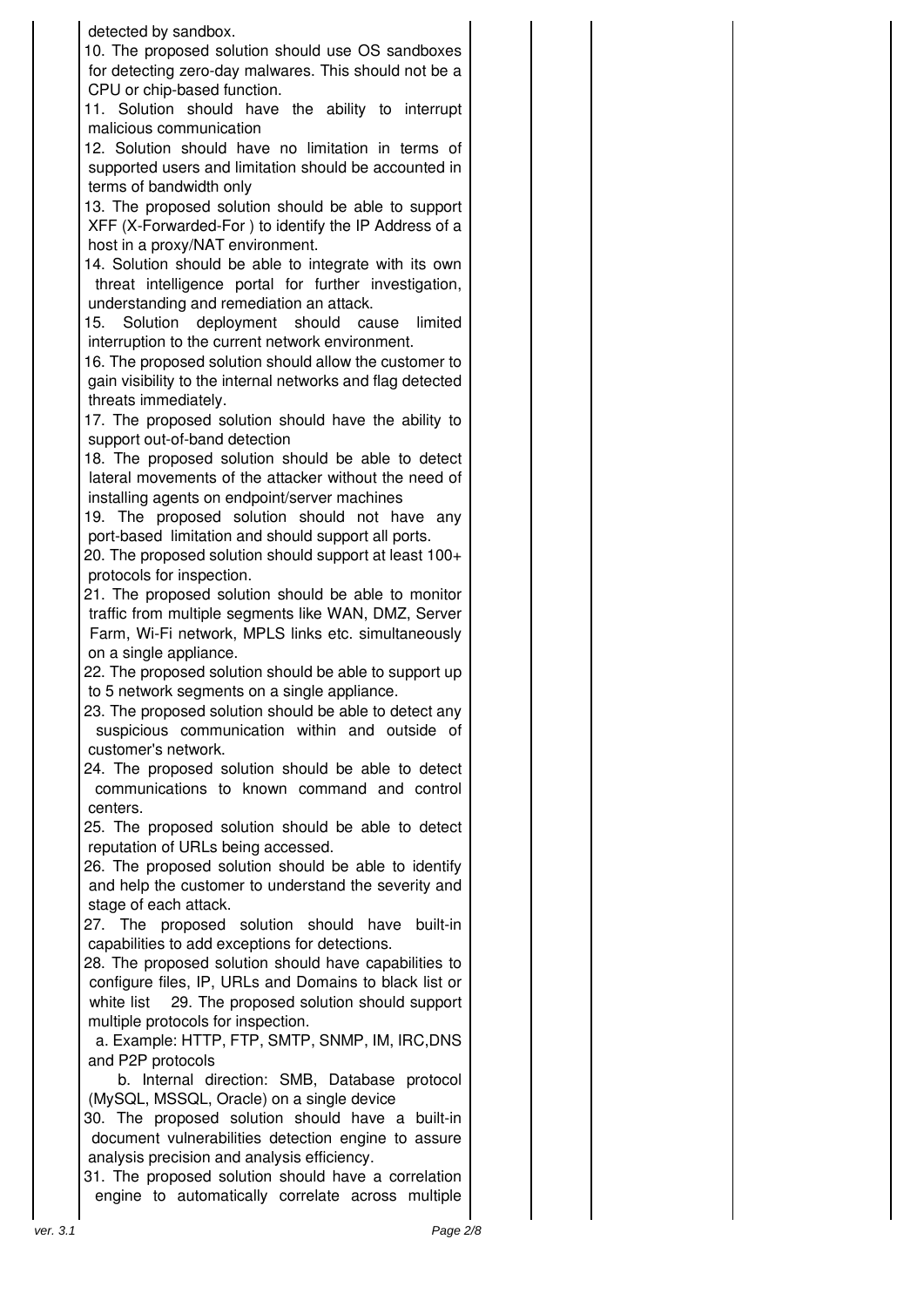protocols, multiple sessions and volume traffic analysis.

32. The proposed solution must provide a web service interface/API for customer to customize their own system integration.

33. The proposed solution must have capabilities to correlate the detections on the device itself.

34. The proposed solution should support remote packet capturing to pass Kerberos traffic from remote locations for analysis

35. The proposed solution should monitor Inter-VM traffic on a Port Mirror Session.

36. The proposed solution should provide correlated threat data such as: IP addresses, DNS domain names, URLs, Filenames, Process names, Windows Registry entries, File hashes, Malware detections and Malware families through a portal.

37. The proposed solution should be able to run at least 4 parallel sandboxes for analysis of payload

38. The proposed solution should have an option to allow sandbox instances to use a proxy for internet access.

39. The proposed solution should have support for analysis of embedded URLs in PDFs

40. The proposed solution should support IPv6 environments, and be able to tap into IPv6 network streams, perform analysis, and output IPv6-based network detection results.

### II. Malware Analysis

1. The proposed solution should have multiple built-in virtual execution environments within a single appliance to simulate file activities and find malicious behaviors for advanced threat detection. The solution should be able to provide detection details including the CVE-ID, HTTP referrer and targeted attack campaign name

2. The proposed solution should be able to provide customizable sandbox to fulfill customer's environments and needs.

3. The sandbox must support multiple operating systems and for both 32-bits and 64-bits OS

4. Solution must have the capability to analyze large files. Must be able to support more than 40MB file size 5. Sandbox must have the ability to simulate the entire threat behavior. i.e. honeynet and honeypot framework 6. The proposed solution should support windows XP,

Windows 7, Windows 8, Windows 10, Microsoft 2003 and Microsoft 2008 operating environments for sandboxing. This requirement should be based on virtual execution and should not be a hardware or chip-based function.

7. The proposed solution should have grayware detection capabilities.

8. The proposed solution should be able to detect any malicious communication within and outside of customer's network.

9. The proposed solution must provide a web service interface/API for customer to customize their own system integration.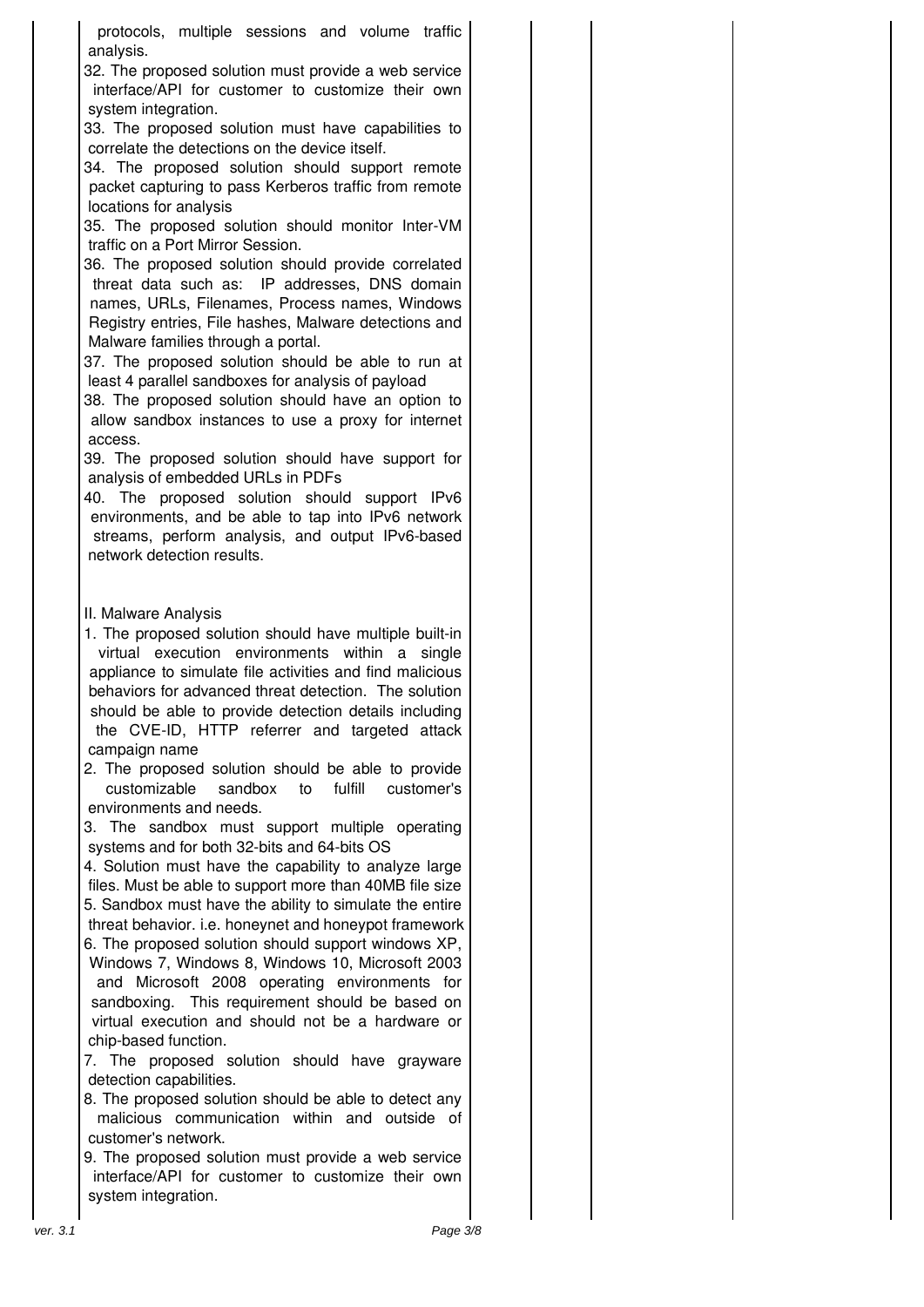10. The proposed solution should be able to detect network attacks and exploits. 11. The proposed solution should have the capability to scale out the detection when the bandwidth increases in the future. 12. Solution must be capable of performing multiple file format analysis which includes but not limited to the following: LNK, Microsoft objects, pdf, exe files, compressed files, .chm, .swf, .jpg, .dll, .sys, .com and .hwp 13. The proposed solution should have a built-in document vulnerabilities detection engine to assure analysis precision and analysis efficiency. 14. The proposed solution must provide the capability to export network packet files and encrypted suspicious files for further investigation. 15. The proposed solution has the capability to performs tracking and analysis of virus downloads and suspicious files. 16. The proposed solution should support exporting of analysis results such as C&C server IP and malicious domain listing 17. The proposed solution should have capabilities to scan inside password protected archives 18. The proposed solution should have capabilities to detect malwares and spywares on Windows and non-Windows platforms 19. The proposed solution should have an option to configure unrestricted Internet for sandboxes 20. The proposed solution should have capabilities to configure files, IP, URLs and Domains to blacklist or white list 21. The proposed solution must have capabilities to detect Mac, Linux and mobile malwares 22. The proposed solution should have capability to include user-defined and context-derived passwords for protected archives 23. The proposed solution should have capabilities to configure separate notifications to the administrator or individuals based on specific events like, Sandbox detection, blacklist and license events etc. 24. The proposed solution should be able to detect known malwares before sending suspicious files to sandbox for analysis 25. The proposed solution should be able to correlate local APT attacks with Global historical APT attacks.

26. The proposed solution should support at least 1 Gbps of throughput

27. The proposed solution should have two (2) x 1TB Hard disks

28. The proposed solution should support at least 5x10/100/1000 Ethernet Interfaces

29. The proposed solution should have capability to detect attacker behavior within the network like (hash dumping, Hash Validation, Data Extraction from Database servers, DNS queries to suspicious or known C&C Servers, etc.)

30. The proposed solution should be able to detect malicious and suspicious behaviors during non- office hours

31. The proposed solution should have on box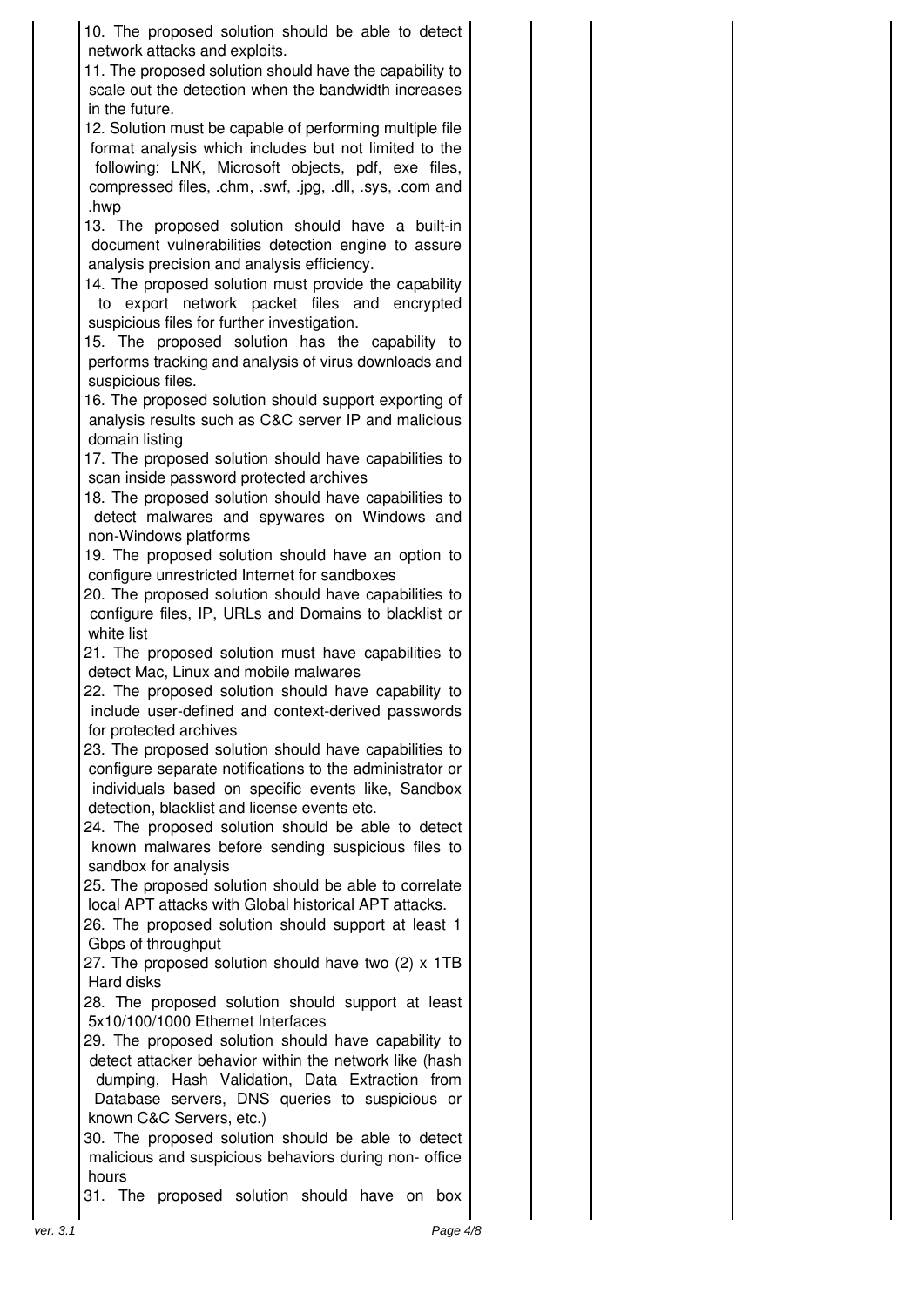#### correlation of threats

32. The proposed solution should support open Web Services API for 3rd party or scripting integration

33. The proposed solution should support manual submission for analysis

34. The proposed solution should be able to identify suspicious embedded objects in document files like OLE & Macro extraction, Shellcode & exploit matching 35. The proposed solution should be able to detect malicious or malformed files, zero-day detection and embedded scripting.

36. The proposed solution should be able to detect and alert if file has suspicious attributes like True-file type, File extension & Naming trick. The proposed solution should support Microsoft Office 2016 application for Office file analysis in sandbox images.

# III. Reporting

- 1. The proposed solution should have an intuitive dashboard that offers real time threat visibility
- 2. The proposed solution should provide reports with (but not limited to) HTML/CSV/PDF formats
- 3. The proposed solution should provide an intuitive dashboard that offers real time threat visibility and attack characteristics.
- 4. Review detection details based on predefined smart filters
- 5. The proposed solution should be able to schedule reports and also provide the flexibility to generate on-demand reports in daily/weekly/monthly/yearly or specific range (by day and time)
- 6. The proposed solution should support logging of important parameters like Source IP, Destination IP, ports, protocol, Domain, time stamp etc. of the attack's sessions.

7. The proposed solution should have the flexibility to provide customizable dashboard.

- 8. The proposed solution should have the option to provide an investigative dashboard that can display correlated graphical data based on link-graph, geo-map, chart, tree-map/pivot table.
- 9. The proposed solution should be able to provide in-depth reporting including the level of risk, static scanning results, sandbox assessment, network activity analysis, and a source tracking information.

10. The proposed solution must be able to provide intelligence portal for malware information, threat profile and containment remediation recommendations where applicable

11. The proposed solution should have capabilities to configure separate notifications to the administrator or individuals based on specific events like, sandbox detection, blacklist and license events etc.

12. The proposed solution should be able to generate out of box reports to highlight Infections, C&C behavior, lateral movement, asset and data discovery and data exfiltration

13. The proposed solution should have the ability to programmatically output sandbox detections in OpenIOC format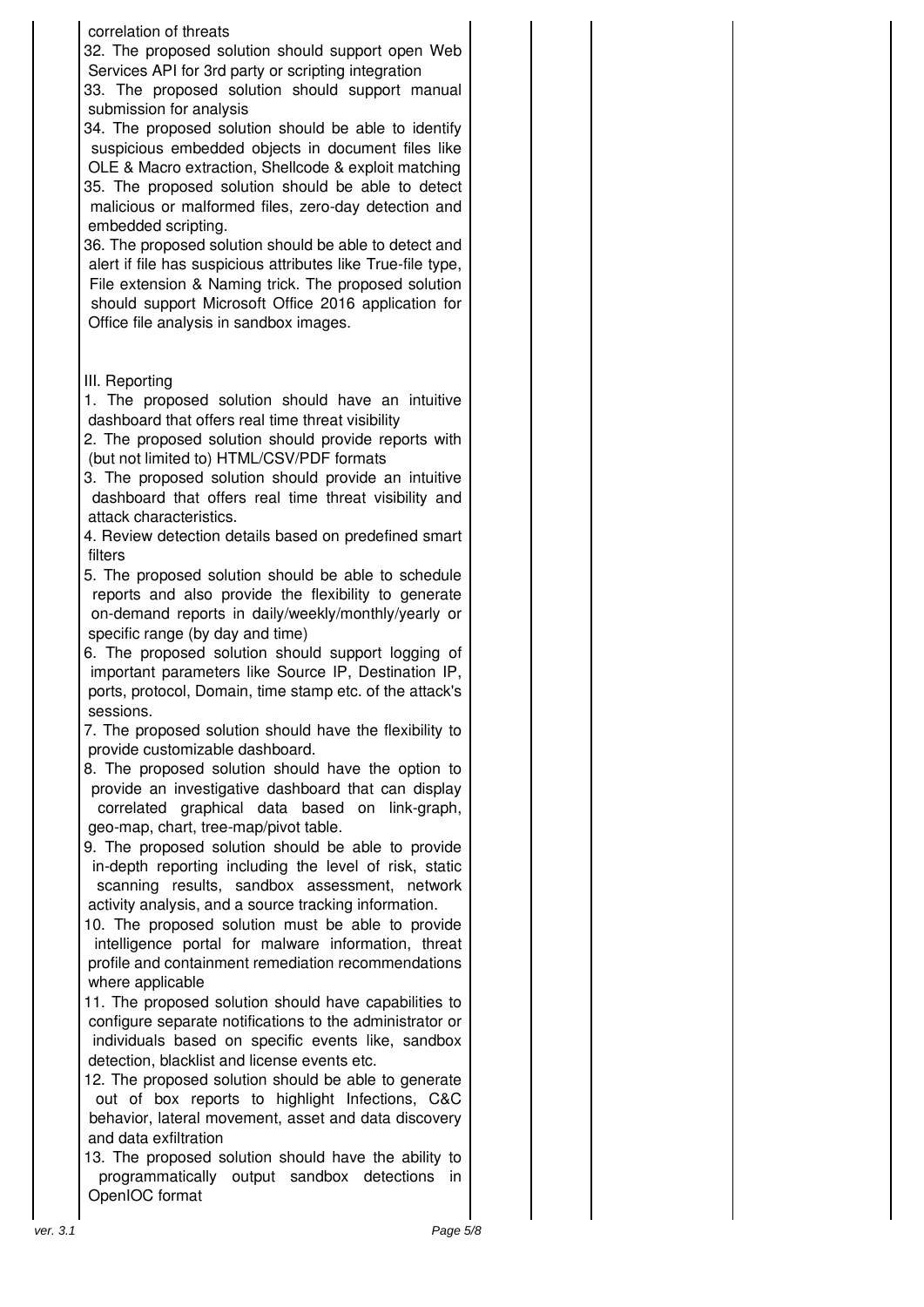14. The proposed solution should be able to determine overall host vulnerability levels by mapping threats to threat lifecycle rules

15. The proposed solution should be able to provide details of prevalence, maturity of a given file

IV. Authentication Administration and Configuration Requirement

1. The proposed solution shall support local password authentication schemes

2. The proposed solution shall support remote administration using SSH/HTTPS

3. The proposed solution shall support CLI, GUI/Web based Administration Console.

## V. SUPPORT

1. Vendor shall provide daily 8 by 5 phone, email, and remote support with critical level onsite assistance

2. Vendor must have access to high-level of support via the principal for critical level concerns

3. Vendor must provide professional implementation services

4. Vendor must provide an annual health check to ensure that the product is properly working

5. Vendor must provide pro-active Threat Management - giving the PROCURING ENTITY alerts should there be any malware threat detected in other parts of the world that may pose a problem for the PROCURING ENTITY.

### VI. OTHERS

1. The license renewal should start upon expiration of the existing license on June 20, 2020.

2. The lease period is from June 21, 2020 to December 31, 2020.

3. The winning bidder is required to conduct a requirements analysis for the configuration of the whole setup within 30 calendar days after issuance of Notice to Proceed. The bidder must submit complete documentation of the entire work plan, resource (hw/sw) requirements, manpower requirements, network design, course syllabus (for knowledge transfer) etc.

4. The winning bidder is required to deliver the solution to an ASTI-designated data center within 45 calendar days after issuance of Notice to Proceed. The bidder is also required to deploy and configure the device within 65 calendar days after Notice to Proceed.

5. The winning bidder may be required to conduct knowledge transfer for the solution delivered for at most 3 people. The total number of training days should not exceed 3. All costs related to the training will be shouldered by the winning bidder. These include but not limited to, lease of venue, meals, transportation of participants to and from the training venue, trainer fees, etc. ASTI may, at its discretion, prefer to conduct the training in its office premises. In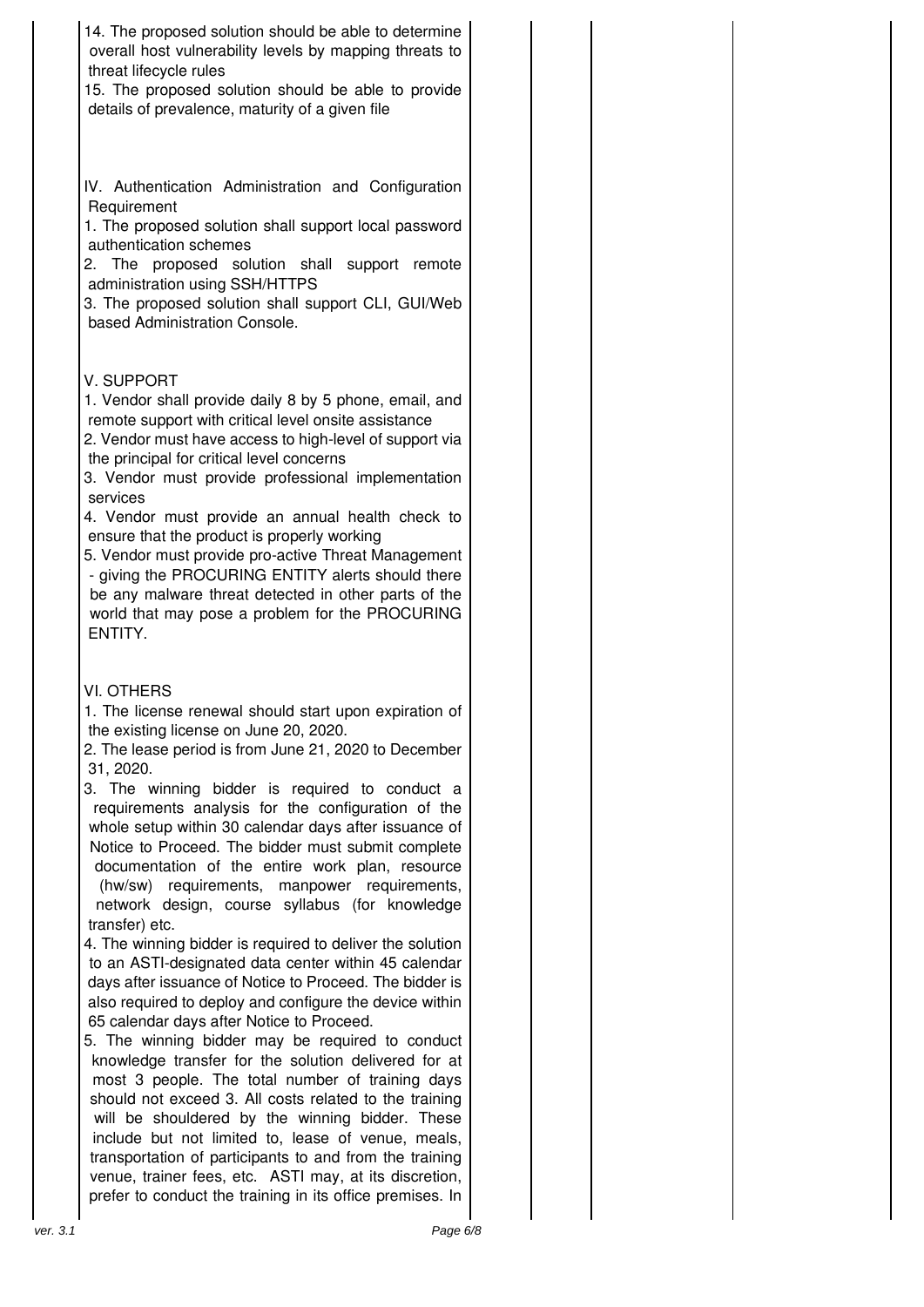| 5. | that case, the lease of venue may be waived. The<br>training must be conducted within ninety (90) calendar<br>days from implementation acceptance.<br>6. At the end of the implementation phase, the winning<br>bidder must submit a comprehensive documentation<br>on the final setup. The documentation should include a<br>network / logical diagram, configuration settings, and<br>all manuals.<br>Payment will be made every<br>after<br>quarter<br>acceptance. |  |  |  |  |  |  |  |
|----|-----------------------------------------------------------------------------------------------------------------------------------------------------------------------------------------------------------------------------------------------------------------------------------------------------------------------------------------------------------------------------------------------------------------------------------------------------------------------|--|--|--|--|--|--|--|
|    | TOTAL APPROVED BUDGET FOR THE CONTRACT:<br>Php 795,000.00                                                                                                                                                                                                                                                                                                                                                                                                             |  |  |  |  |  |  |  |

#### **GUIDELINES**

#### **A. Submission of Quotations**

- 1. Quotation/s shall include the Request for Quotation and/or the Purchase Request Number as state above;
- 2. Pictures or brand/model names or numbers, if applicable, should be specified in the quotation/s; and
- 3. Quotation/s must be signed by the company's duly authorized representative.

#### **B. Eligibiliy Requirements**

Pursuant to Annex "H" or Consolidated Guidelines for the Alternative Methods of Procurement of the 2016 Implementing Rules and Regulations (IRR) of Republic Act (RA) No. 9184, as amended by Government Procurement Policy Board Resolution No. 21-2017 dated 30 May 2017, the following documents shall be submitted except for Repeat Order, Shopping under Section 52.1(a), and Negotiated Procurement under Sections 53.1 (Two-Failed Biddings), and 53.5 (Agency-to-Agency):

#### **For Procurement of Goods**

- 1. Upon submission of quotation
	- PhilGEPS Platinum Membership Certificate including Annex "A". If not available, the following alternate documents may be submitted:
		- PhilGEPS Registration Number
		- Mayor's Permit
			- For individuals/professionals engaged under Section 53.6, 53.7 and 53.9 of the 2016 IRR of RA No. 9184, only the Bureau of Internal Revenue (BIR) Certificate of Registration shall be submitted in lieu of the Mayor's Permit.
- 2. Upon issuance of Notice of Award (NOA)
	- ✓ Omnibus Sworn Statement
		- Applicable only for bidders who have submitted their quotation on item/s with a total Approved Budget for the Contract (ABC) of above Php50,000.00.
	- Income/Business Tax Return
		- Applicable only for: **a)** bidders who have submitted their quotation on item/s with a total ABC of above Php500,000.00; and **b)** bidders for Lease of Real Property and Venue (except for government agencies as lessors).

#### **For Procurement of Infrastructure**

- 1. The requirements for Goods with the same submission indicated therein; and
- 2. Valid Philippine Contractors Accreditation Board License.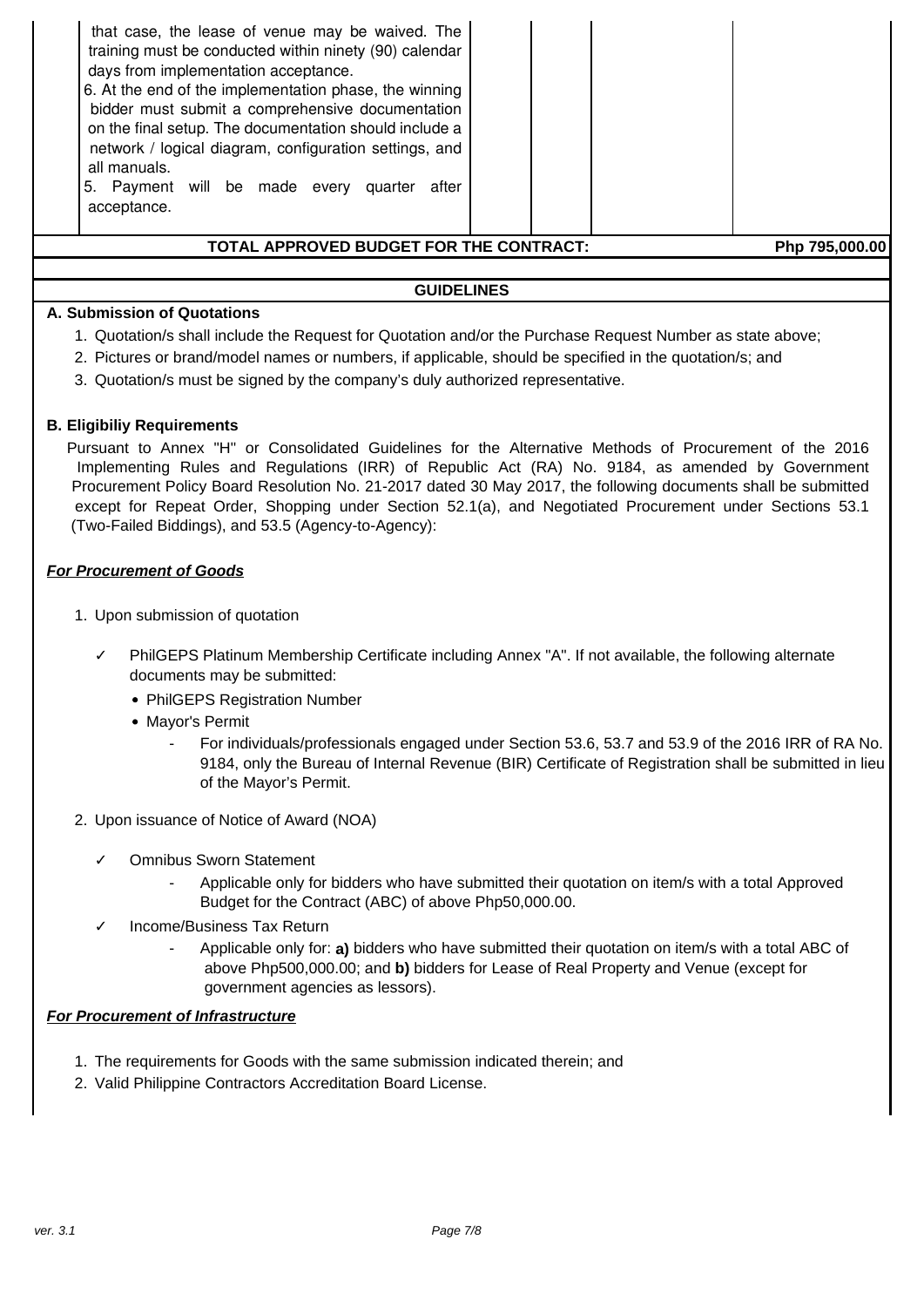## **For Procurement of Consulting Services**

- 1. The requirements for Goods with the same submission indicated therein; and
- 2. Valid Professional Regulation Commission License or Curriculum Vitae.

**NOTE:** For new suppliers, submit a BIR Certificate of Registration for accounting purposes.

## **C. Terms and Conditions**

- 1. Additional requirements, if necessary, may be requested by the BAC depending on the item to be bid;
- 2. For all kinds of procurement, the bidder who passed the bid evaluation, shall submit a duly notarized Omnibus Sworn Statement upon issuance of NOA, unless otherwise provided;
- 3. All transactions are subject to creditable withholding tax and final Value Added Tax or percentage tax per revenue regulation/s of the BIR;
- 4. A penalty of one-tenth of one percent (0.001) of the total value of the undelivered goods/services shall be charged as liquidated damages for every day of delay of the delivery; and
- 5. The DOST-ASTI reserves the right to accept or reject any proposal, to annul the bidding process, and to reject all proposals at any time prior to contract award, without thereby incurring any liability to the affected proponent or proponents.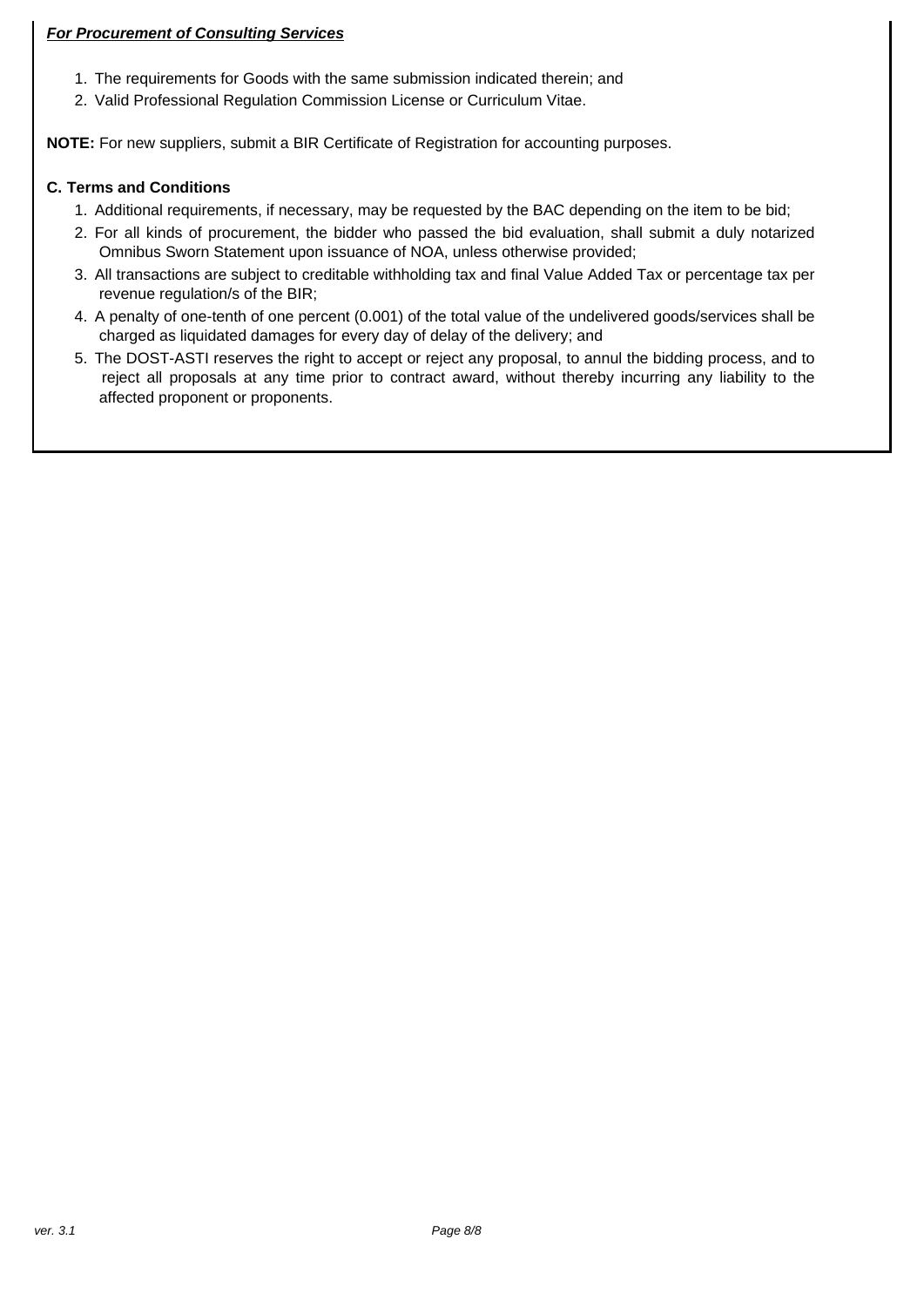

# ADVANCED SCIENCE AND TECHNOLOGY INSTITUTE



**ASTI-FM 03-09 REV 1/13 January 2020**

|              | Department: Knowledge Management Division                                                                                                                                                                                                                                                                                                                                                                                                                                                                                                                                                                                                                                                                                                                                                                                                                                                                                                                                                                                                                                                                                                                                                                                                                                                                                                                                                                                                                                                                                                                                                                                                                                                                                                                                                                                                                                                                                                                                                                                                                                                                                                                                                                                                                                                                                                                                                                                                                                                                                                                                                                                                                                                                                                     | PR No. GAA-20-04-9885 |      | Date: 2020-04-15 |                     |  |
|--------------|-----------------------------------------------------------------------------------------------------------------------------------------------------------------------------------------------------------------------------------------------------------------------------------------------------------------------------------------------------------------------------------------------------------------------------------------------------------------------------------------------------------------------------------------------------------------------------------------------------------------------------------------------------------------------------------------------------------------------------------------------------------------------------------------------------------------------------------------------------------------------------------------------------------------------------------------------------------------------------------------------------------------------------------------------------------------------------------------------------------------------------------------------------------------------------------------------------------------------------------------------------------------------------------------------------------------------------------------------------------------------------------------------------------------------------------------------------------------------------------------------------------------------------------------------------------------------------------------------------------------------------------------------------------------------------------------------------------------------------------------------------------------------------------------------------------------------------------------------------------------------------------------------------------------------------------------------------------------------------------------------------------------------------------------------------------------------------------------------------------------------------------------------------------------------------------------------------------------------------------------------------------------------------------------------------------------------------------------------------------------------------------------------------------------------------------------------------------------------------------------------------------------------------------------------------------------------------------------------------------------------------------------------------------------------------------------------------------------------------------------------|-----------------------|------|------------------|---------------------|--|
| Section:     | <b>MIS</b>                                                                                                                                                                                                                                                                                                                                                                                                                                                                                                                                                                                                                                                                                                                                                                                                                                                                                                                                                                                                                                                                                                                                                                                                                                                                                                                                                                                                                                                                                                                                                                                                                                                                                                                                                                                                                                                                                                                                                                                                                                                                                                                                                                                                                                                                                                                                                                                                                                                                                                                                                                                                                                                                                                                                    | SAI No.               |      | Date:            |                     |  |
| Item No      | <b>Item Description</b>                                                                                                                                                                                                                                                                                                                                                                                                                                                                                                                                                                                                                                                                                                                                                                                                                                                                                                                                                                                                                                                                                                                                                                                                                                                                                                                                                                                                                                                                                                                                                                                                                                                                                                                                                                                                                                                                                                                                                                                                                                                                                                                                                                                                                                                                                                                                                                                                                                                                                                                                                                                                                                                                                                                       | Quantity              | Unit | <b>Unit Cost</b> | <b>Total Amount</b> |  |
| $\mathbf{1}$ | <b>Lease of Intrusion Detection System</b><br>I. General Specs<br>1. The proposed solution should be able to inspect the<br>multi-protocol sessions to detect and flag the suspicious activity<br>including suspicious file downloads through the web, suspicious<br>mail attachments and internal infections.<br>2. The proposed solution should support the native CEF, LEEF<br>format for SIEM log integration.<br>3. Proposed anti-APT solution should perform advanced network<br>detection and analysis of the enterprise's internal network.<br>4. Upon detection of the threat, the proposed solution should be<br>able to perform behavior analysis for advance detection.<br>5. Proposed solution should have event detection capabilities that<br>should include malware type, severity, source and destination of<br>attack.<br>6. Solution should provide risk-based alerts or logs to help<br>prioritize remediation effort.<br>7. Solution should be deployed on premise along with on-premise<br>sandboxing capability.<br>8. The proposed solution should be able to store real payload of<br>the detected threats.<br>9. The proposed solution should be able to store packet captures<br>(PCAP) of all malicious communications detected by sandbox.<br>10. The proposed solution should use OS sandboxes for detecting<br>zero-day malwares. This should not be a CPU or chip-based<br>function.<br>11. Solution should have the ability to interrupt malicious<br>communication<br>12. Solution should have no limitation in terms of supported users<br>and limitation should be accounted in terms of bandwidth only<br>13. The proposed solution should be able to support XFF<br>(X-Forwarded-For) to identify the IP Address of a host in a<br>proxy/NAT environment.<br>14. Solution should be able to integrate with its own threat<br>intelligence portal for further investigation, understanding and<br>remediation an attack.<br>15. Solution deployment should cause limited interruption to the<br>current network environment.<br>16. The proposed solution should allow the customer to gain<br>visibility to the internal networks and flag detected threats<br>immediately.<br>17. The proposed solution should have the ability to support<br>out-of-band detection<br>18. The proposed solution should be able to detect lateral<br>movements of the attacker without the need of installing agents<br>on endpoint/server machines<br>19. The proposed solution should not have any port-based<br>limitation and should support all ports.<br>20. The proposed solution should support at least 100+ protocols<br>for inspection.<br>21. The proposed solution should be able to monitor traffic from | 1.                    | lot  | 795,000.00       | 795,000.00          |  |
|              | multiple segments like WAN, DMZ, Server Farm, Wi-Fi network,                                                                                                                                                                                                                                                                                                                                                                                                                                                                                                                                                                                                                                                                                                                                                                                                                                                                                                                                                                                                                                                                                                                                                                                                                                                                                                                                                                                                                                                                                                                                                                                                                                                                                                                                                                                                                                                                                                                                                                                                                                                                                                                                                                                                                                                                                                                                                                                                                                                                                                                                                                                                                                                                                  |                       |      |                  |                     |  |
| ver. 3       | Page 1/5                                                                                                                                                                                                                                                                                                                                                                                                                                                                                                                                                                                                                                                                                                                                                                                                                                                                                                                                                                                                                                                                                                                                                                                                                                                                                                                                                                                                                                                                                                                                                                                                                                                                                                                                                                                                                                                                                                                                                                                                                                                                                                                                                                                                                                                                                                                                                                                                                                                                                                                                                                                                                                                                                                                                      |                       |      |                  |                     |  |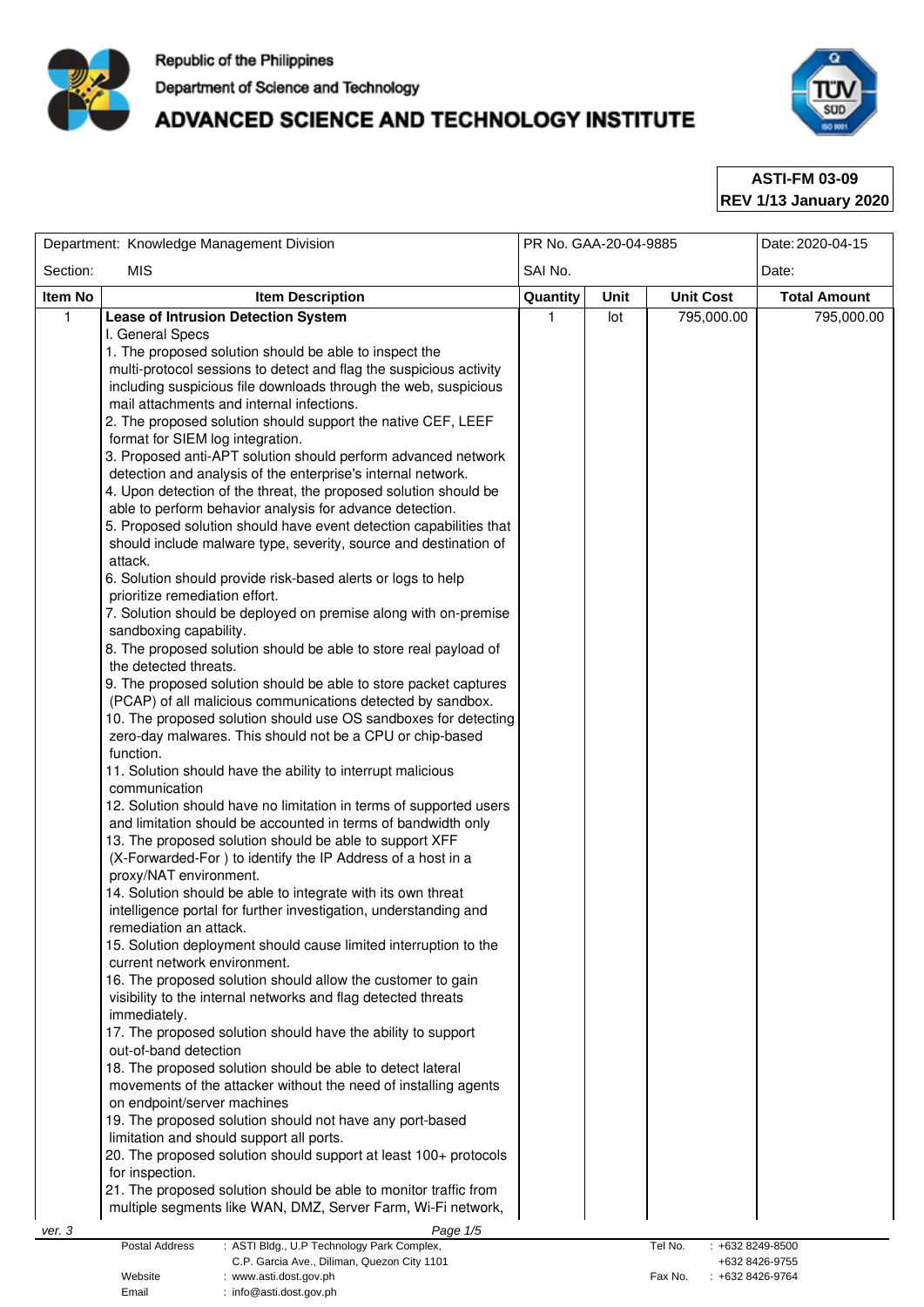| MPLS links etc. simultaneously on a single appliance.<br>22. The proposed solution should be able to support up to 5<br>network segments on a single appliance.<br>23. The proposed solution should be able to detect any suspicious<br>communication within and outside of customer's network.<br>24. The proposed solution should be able to detect<br>communications to known command and control centers.<br>25. The proposed solution should be able to detect reputation of<br>URLs being accessed. |  |
|-----------------------------------------------------------------------------------------------------------------------------------------------------------------------------------------------------------------------------------------------------------------------------------------------------------------------------------------------------------------------------------------------------------------------------------------------------------------------------------------------------------|--|
| 26. The proposed solution should be able to identify and help the<br>customer to understand the severity and stage of each attack.<br>27. The proposed solution should have built-in capabilities to add<br>exceptions for detections.                                                                                                                                                                                                                                                                    |  |
| 28. The proposed solution should have capabilities to configure<br>files, IP, URLs and Domains to black list or white list 29. The<br>proposed solution should support multiple protocols for<br>inspection.                                                                                                                                                                                                                                                                                              |  |
| a. Example: HTTP, FTP, SMTP, SNMP, IM, IRC, DNS and P2P<br>protocols                                                                                                                                                                                                                                                                                                                                                                                                                                      |  |
| b. Internal direction: SMB, Database protocol (MySQL, MSSQL,<br>Oracle) on a single device                                                                                                                                                                                                                                                                                                                                                                                                                |  |
| 30. The proposed solution should have a built-in document<br>vulnerabilities detection engine to assure analysis precision and<br>analysis efficiency.                                                                                                                                                                                                                                                                                                                                                    |  |
| 31. The proposed solution should have a correlation engine to<br>automatically correlate across multiple protocols, multiple<br>sessions and volume traffic analysis.                                                                                                                                                                                                                                                                                                                                     |  |
| 32. The proposed solution must provide a web service<br>interface/API for customer to customize their own system                                                                                                                                                                                                                                                                                                                                                                                          |  |
| integration.<br>33. The proposed solution must have capabilities to correlate the<br>detections on the device itself.                                                                                                                                                                                                                                                                                                                                                                                     |  |
| 34. The proposed solution should support remote packet<br>capturing to pass Kerberos traffic from remote locations for<br>analysis                                                                                                                                                                                                                                                                                                                                                                        |  |
| 35. The proposed solution should monitor Inter-VM traffic on a<br>Port Mirror Session.                                                                                                                                                                                                                                                                                                                                                                                                                    |  |
| 36. The proposed solution should provide correlated threat data<br>such as: IP addresses, DNS domain names, URLs, Filenames,<br>Process names, Windows Registry entries, File hashes, Malware<br>detections and Malware families through a portal.                                                                                                                                                                                                                                                        |  |
| 37. The proposed solution should be able to run at least 4 parallel<br>sandboxes for analysis of payload                                                                                                                                                                                                                                                                                                                                                                                                  |  |
| 38. The proposed solution should have an option to allow<br>sandbox instances to use a proxy for internet access.                                                                                                                                                                                                                                                                                                                                                                                         |  |
| 39. The proposed solution should have support for analysis of<br>embedded URLs in PDFs                                                                                                                                                                                                                                                                                                                                                                                                                    |  |
| 40. The proposed solution should support IPv6 environments, and<br>be able to tap into IPv6 network streams, perform analysis, and<br>output IPv6-based network detection results.                                                                                                                                                                                                                                                                                                                        |  |
| II. Malware Analysis<br>1. The proposed solution should have multiple built-in virtual<br>execution environments within a single appliance to simulate file<br>activities and find malicious behaviors for advanced threat                                                                                                                                                                                                                                                                                |  |
| detection. The solution should be able to provide detection<br>details including the CVE-ID, HTTP referrer and targeted attack<br>campaign name                                                                                                                                                                                                                                                                                                                                                           |  |
| 2. The proposed solution should be able to provide customizable<br>sandbox to fulfill customer's environments and needs.<br>3. The sandbox must support multiple operating systems and for<br>both 32-bits and 64-bits OS                                                                                                                                                                                                                                                                                 |  |
| 4. Solution must have the capability to analyze large files. Must be<br>able to support more than 40MB file size<br>5. Sandbox must have the ability to simulate the entire threat                                                                                                                                                                                                                                                                                                                        |  |
| behavior. i.e. honeynet and honeypot framework                                                                                                                                                                                                                                                                                                                                                                                                                                                            |  |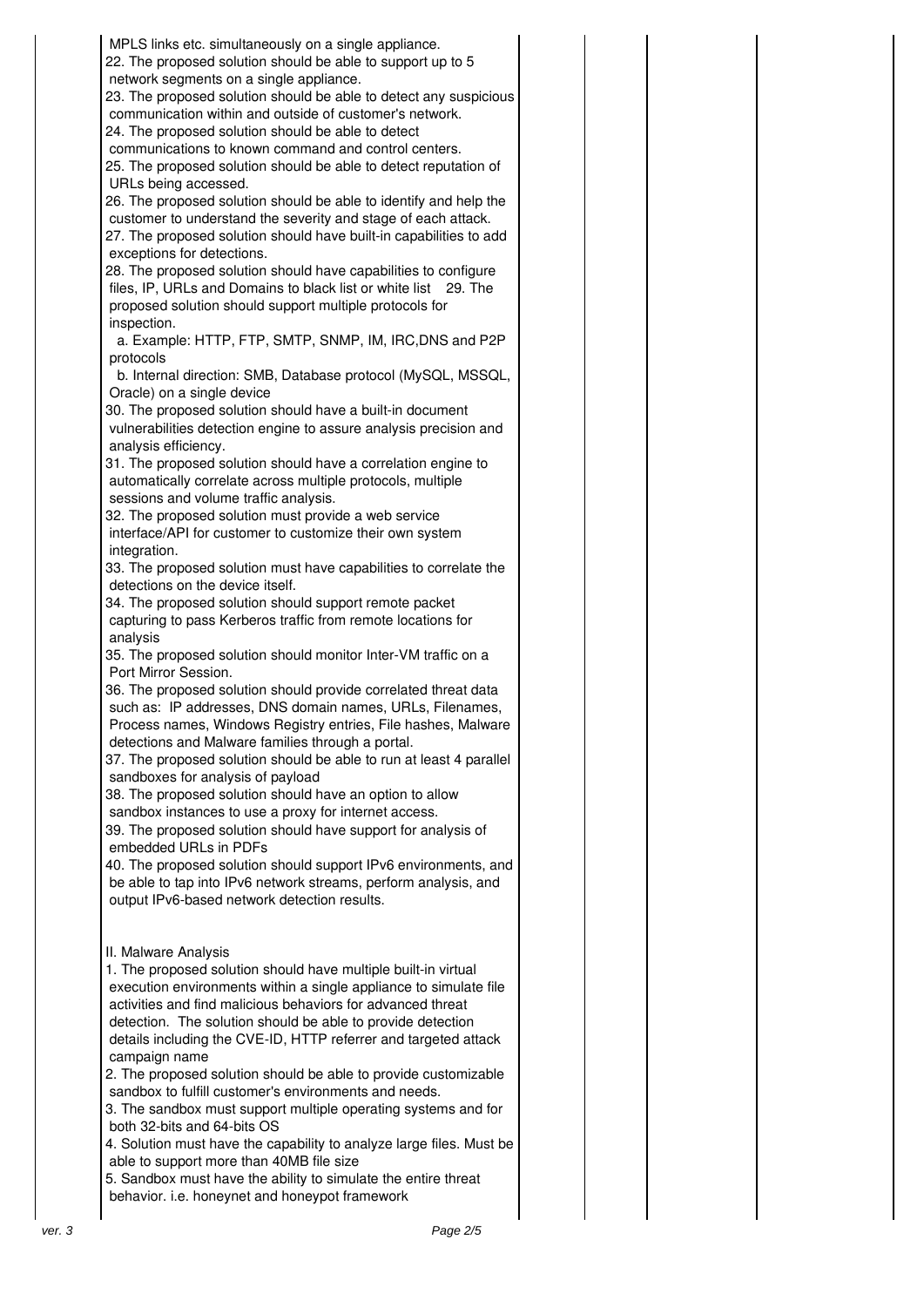6. The proposed solution should support windows XP, Windows 7, Windows 8, Windows 10, Microsoft 2003 and Microsoft 2008 operating environments for sandboxing. This requirement should be based on virtual execution and should not be a hardware or chip-based function. 7. The proposed solution should have grayware detection capabilities. 8. The proposed solution should be able to detect any malicious communication within and outside of customer's network. 9. The proposed solution must provide a web service interface/API for customer to customize their own system integration. 10. The proposed solution should be able to detect network attacks and exploits. 11. The proposed solution should have the capability to scale out the detection when the bandwidth increases in the future. 12. Solution must be capable of performing multiple file format analysis which includes but not limited to the following: LNK, Microsoft objects, pdf, exe files, compressed files, .chm, .swf, .jpg, .dll, .sys, .com and .hwp 13. The proposed solution should have a built-in document vulnerabilities detection engine to assure analysis precision and analysis efficiency. 14. The proposed solution must provide the capability to export network packet files and encrypted suspicious files for further investigation. 15. The proposed solution has the capability to performs tracking and analysis of virus downloads and suspicious files. 16. The proposed solution should support exporting of analysis results such as C&C server IP and malicious domain listing 17. The proposed solution should have capabilities to scan inside password protected archives 18. The proposed solution should have capabilities to detect malwares and spywares on Windows and non-Windows platforms 19. The proposed solution should have an option to configure unrestricted Internet for sandboxes 20. The proposed solution should have capabilities to configure files, IP, URLs and Domains to blacklist or white list 21. The proposed solution must have capabilities to detect Mac, Linux and mobile malwares 22. The proposed solution should have capability to include user-defined and context-derived passwords for protected archives 23. The proposed solution should have capabilities to configure separate notifications to the administrator or individuals based on specific events like, Sandbox detection, blacklist and license events etc. 24. The proposed solution should be able to detect known malwares before sending suspicious files to sandbox for analysis 25. The proposed solution should be able to correlate local APT attacks with Global historical APT attacks. 26. The proposed solution should support at least 1 Gbps of throughput 27. The proposed solution should have two (2) x 1TB Hard disks 28. The proposed solution should support at least 5x10/100/1000 Ethernet Interfaces 29. The proposed solution should have capability to detect attacker behavior within the network like (hash dumping, Hash Validation, Data Extraction from Database servers, DNS queries to suspicious or known C&C Servers, etc.) 30. The proposed solution should be able to detect malicious and suspicious behaviors during non- office hours 31. The proposed solution should have on box correlation of threats 32. The proposed solution should support open Web Services API for 3rd party or scripting integration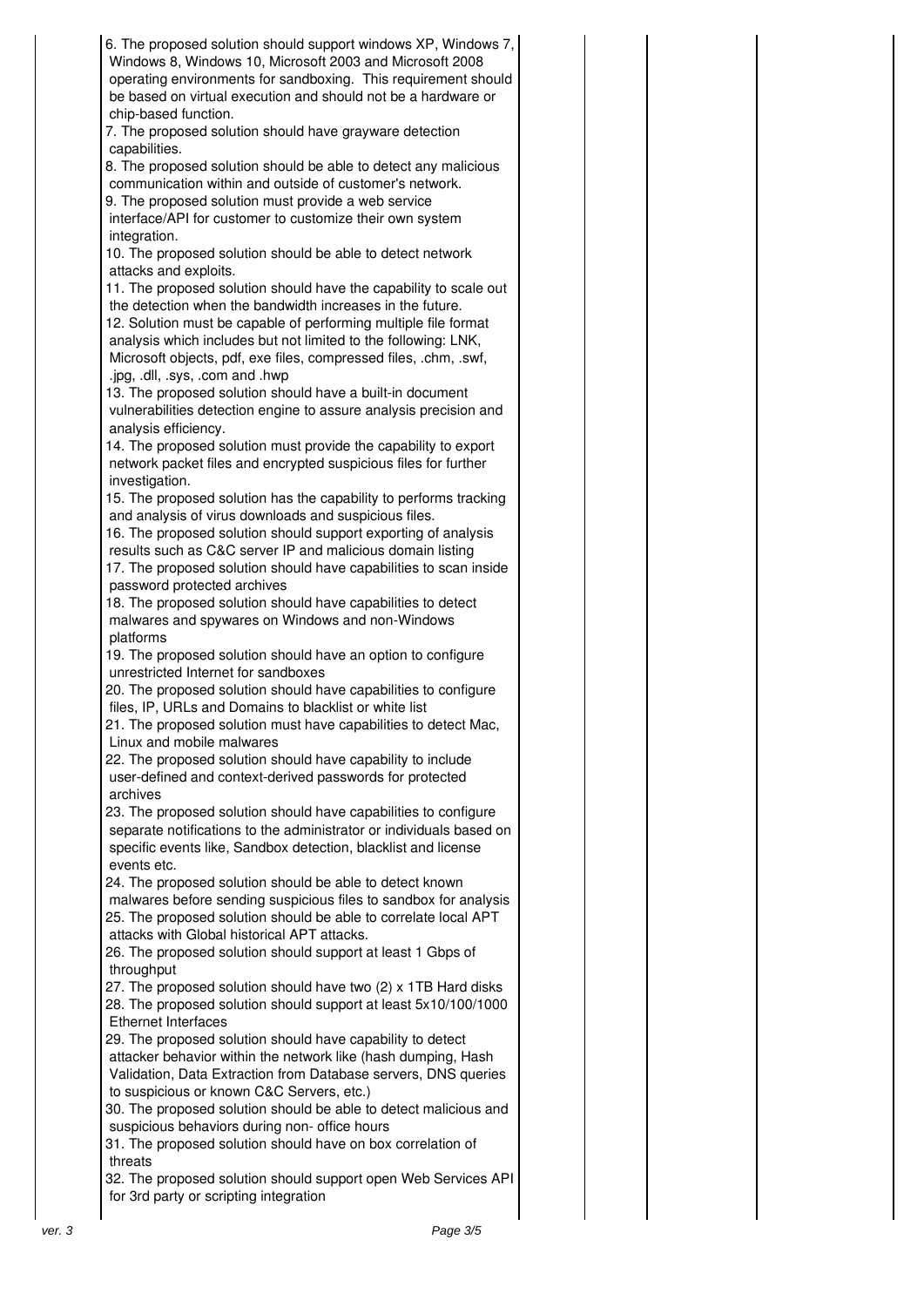33. The proposed solution should support manual submission for analysis 34. The proposed solution should be able to identify suspicious embedded objects in document files like OLE & Macro extraction, Shellcode & exploit matching 35. The proposed solution should be able to detect malicious or malformed files, zero-day detection and embedded scripting. 36. The proposed solution should be able to detect and alert if file has suspicious attributes like True-file type, File extension & Naming trick. The proposed solution should support Microsoft Office 2016 application for Office file analysis in sandbox images. III. Reporting 1. The proposed solution should have an intuitive dashboard that offers real time threat visibility 2. The proposed solution should provide reports with (but not limited to) HTML/CSV/PDF formats 3. The proposed solution should provide an intuitive dashboard that offers real time threat visibility and attack characteristics. 4. Review detection details based on predefined smart filters 5. The proposed solution should be able to schedule reports and also provide the flexibility to generate on-demand reports in daily/weekly/monthly/yearly or specific range (by day and time) 6. The proposed solution should support logging of important parameters like Source IP, Destination IP, ports, protocol, Domain, time stamp etc. of the attack's sessions. 7. The proposed solution should have the flexibility to provide customizable dashboard. 8. The proposed solution should have the option to provide an investigative dashboard that can display correlated graphical data based on link-graph, geo-map, chart, tree-map/pivot table. 9. The proposed solution should be able to provide in-depth reporting including the level of risk, static scanning results, sandbox assessment, network activity analysis, and a source tracking information. 10. The proposed solution must be able to provide intelligence portal for malware information, threat profile and containment remediation recommendations where applicable 11. The proposed solution should have capabilities to configure separate notifications to the administrator or individuals based on specific events like, sandbox detection, blacklist and license events etc. 12. The proposed solution should be able to generate out of box reports to highlight Infections, C&C behavior, lateral movement, asset and data discovery and data exfiltration 13. The proposed solution should have the ability to programmatically output sandbox detections in OpenIOC format 14. The proposed solution should be able to determine overall host vulnerability levels by mapping threats to threat lifecycle rules 15. The proposed solution should be able to provide details of prevalence, maturity of a given file IV. Authentication Administration and Configuration Requirement 1. The proposed solution shall support local password authentication schemes 2. The proposed solution shall support remote administration using SSH/HTTPS 3. The proposed solution shall support CLI, GUI/Web based Administration Console. V. SUPPORT 1. Vendor shall provide daily 8 by 5 phone, email, and remote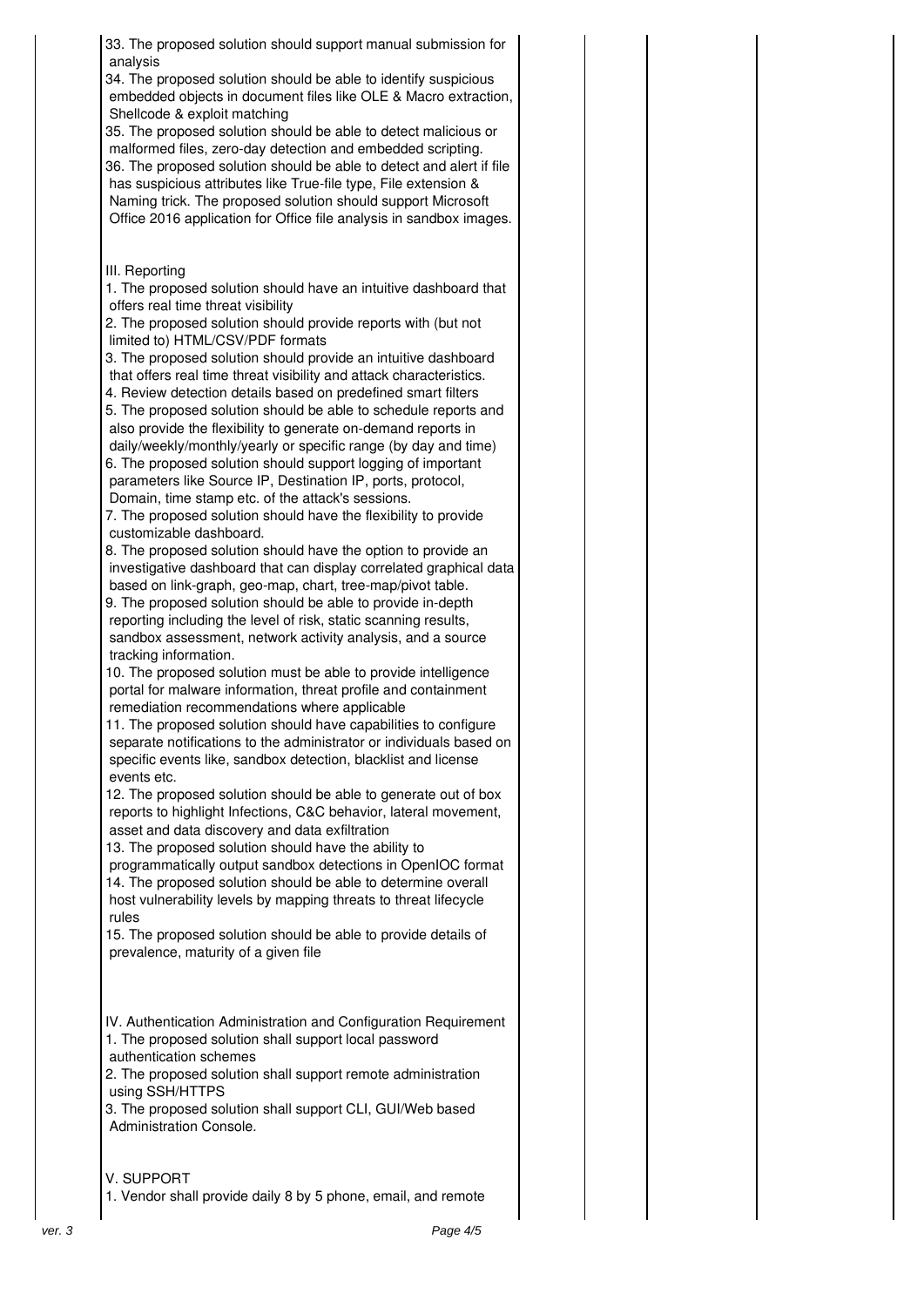| support with critical level onsite assistance<br>2. Vendor must have access to high-level of support via the<br>principal for critical level concerns<br>3. Vendor must provide professional implementation services<br>4. Vendor must provide an annual health check to ensure that the<br>product is properly working<br>5. Vendor must provide pro-active Threat Management - giving<br>the PROCURING ENTITY alerts should there be any malware<br>threat detected in other parts of the world that may pose a<br>problem for the PROCURING ENTITY.<br>VI. OTHERS<br>1. The license renewal should start upon expiration of the existing<br>license on June 20, 2020.<br>2. The lease period is from June 21, 2020 to December 31, 2020.<br>3. The winning bidder is required to conduct a requirements<br>analysis for the configuration of the whole setup within 30<br>calendar days after issuance of Notice to Proceed. The bidder<br>must submit complete documentation of the entire work plan,<br>resource (hw/sw) requirements, manpower requirements,<br>network design, course syllabus (for knowledge transfer) etc.<br>4. The winning bidder is required to deliver the solution to an<br>ASTI-designated data center within 45 calendar days after<br>issuance of Notice to Proceed. The bidder is also required to<br>deploy and configure the device within 65 calendar days after<br>Notice to Proceed.<br>5. The winning bidder may be required to conduct knowledge<br>transfer for the solution delivered for at most 3 people. The total<br>number of training days should not exceed 3. All costs related to<br>the training will be shouldered by the winning bidder. These<br>include but not limited to, lease of venue, meals, transportation of<br>participants to and from the training venue, trainer fees, etc.<br>ASTI may, at its discretion, prefer to conduct the training in its<br>office premises. In that case, the lease of venue may be waived.<br>The training must be conducted within ninety (90) calendar days<br>from implementation acceptance.<br>6. At the end of the implementation phase, the winning bidder<br>must submit a comprehensive documentation on the final setup.<br>The documentation should include a network / logical diagram,<br>configuration settings, and all manuals.<br>5. Payment will be made every quarter after acceptance. |                                                                                 | <b>TOTAL</b><br>795,000.00          |  |  |  |  |  |  |  |
|------------------------------------------------------------------------------------------------------------------------------------------------------------------------------------------------------------------------------------------------------------------------------------------------------------------------------------------------------------------------------------------------------------------------------------------------------------------------------------------------------------------------------------------------------------------------------------------------------------------------------------------------------------------------------------------------------------------------------------------------------------------------------------------------------------------------------------------------------------------------------------------------------------------------------------------------------------------------------------------------------------------------------------------------------------------------------------------------------------------------------------------------------------------------------------------------------------------------------------------------------------------------------------------------------------------------------------------------------------------------------------------------------------------------------------------------------------------------------------------------------------------------------------------------------------------------------------------------------------------------------------------------------------------------------------------------------------------------------------------------------------------------------------------------------------------------------------------------------------------------------------------------------------------------------------------------------------------------------------------------------------------------------------------------------------------------------------------------------------------------------------------------------------------------------------------------------------------------------------------------------------------------------------------------------------------------------------------------------------------------------------------------------------|---------------------------------------------------------------------------------|-------------------------------------|--|--|--|--|--|--|--|
|                                                                                                                                                                                                                                                                                                                                                                                                                                                                                                                                                                                                                                                                                                                                                                                                                                                                                                                                                                                                                                                                                                                                                                                                                                                                                                                                                                                                                                                                                                                                                                                                                                                                                                                                                                                                                                                                                                                                                                                                                                                                                                                                                                                                                                                                                                                                                                                                            | Purpose: Lease of Intrusion Detection System to be used in ASTI's local network |                                     |  |  |  |  |  |  |  |
| Charge To:                                                                                                                                                                                                                                                                                                                                                                                                                                                                                                                                                                                                                                                                                                                                                                                                                                                                                                                                                                                                                                                                                                                                                                                                                                                                                                                                                                                                                                                                                                                                                                                                                                                                                                                                                                                                                                                                                                                                                                                                                                                                                                                                                                                                                                                                                                                                                                                                 | ASTI-GAA<br><b>GIA/Contract Research:</b>                                       |                                     |  |  |  |  |  |  |  |
| <b>MOOE</b>                                                                                                                                                                                                                                                                                                                                                                                                                                                                                                                                                                                                                                                                                                                                                                                                                                                                                                                                                                                                                                                                                                                                                                                                                                                                                                                                                                                                                                                                                                                                                                                                                                                                                                                                                                                                                                                                                                                                                                                                                                                                                                                                                                                                                                                                                                                                                                                                | <b>MOOE</b>                                                                     |                                     |  |  |  |  |  |  |  |
| CO<br>□<br>Mode of Procurement: (Please check one)                                                                                                                                                                                                                                                                                                                                                                                                                                                                                                                                                                                                                                                                                                                                                                                                                                                                                                                                                                                                                                                                                                                                                                                                                                                                                                                                                                                                                                                                                                                                                                                                                                                                                                                                                                                                                                                                                                                                                                                                                                                                                                                                                                                                                                                                                                                                                         | CO<br>o.                                                                        |                                     |  |  |  |  |  |  |  |
|                                                                                                                                                                                                                                                                                                                                                                                                                                                                                                                                                                                                                                                                                                                                                                                                                                                                                                                                                                                                                                                                                                                                                                                                                                                                                                                                                                                                                                                                                                                                                                                                                                                                                                                                                                                                                                                                                                                                                                                                                                                                                                                                                                                                                                                                                                                                                                                                            |                                                                                 |                                     |  |  |  |  |  |  |  |
| Alternative Mode<br>Cash Advance<br><b>Public Bidding</b><br>u.                                                                                                                                                                                                                                                                                                                                                                                                                                                                                                                                                                                                                                                                                                                                                                                                                                                                                                                                                                                                                                                                                                                                                                                                                                                                                                                                                                                                                                                                                                                                                                                                                                                                                                                                                                                                                                                                                                                                                                                                                                                                                                                                                                                                                                                                                                                                            |                                                                                 |                                     |  |  |  |  |  |  |  |
|                                                                                                                                                                                                                                                                                                                                                                                                                                                                                                                                                                                                                                                                                                                                                                                                                                                                                                                                                                                                                                                                                                                                                                                                                                                                                                                                                                                                                                                                                                                                                                                                                                                                                                                                                                                                                                                                                                                                                                                                                                                                                                                                                                                                                                                                                                                                                                                                            |                                                                                 |                                     |  |  |  |  |  |  |  |
|                                                                                                                                                                                                                                                                                                                                                                                                                                                                                                                                                                                                                                                                                                                                                                                                                                                                                                                                                                                                                                                                                                                                                                                                                                                                                                                                                                                                                                                                                                                                                                                                                                                                                                                                                                                                                                                                                                                                                                                                                                                                                                                                                                                                                                                                                                                                                                                                            | Requested by:                                                                   | Approved by:<br>Digitally signed by |  |  |  |  |  |  |  |

|                      | Requested by:                            | Approved by:                                  |
|----------------------|------------------------------------------|-----------------------------------------------|
| Signature:           | Digitally signed by<br>Rene Mendoza      | Anton Digitally signed by<br>Date: 2020.04.21 |
| <b>Printed Name:</b> | Rene Mendoza <sup>Date:</sup> 2020.04.15 | 12:26:28 +08'00'<br><b>Alvin</b> Retamar      |
| Designation:         | <b>Chief Science Research Specialist</b> | <b>Chief Science Research Specialist</b>      |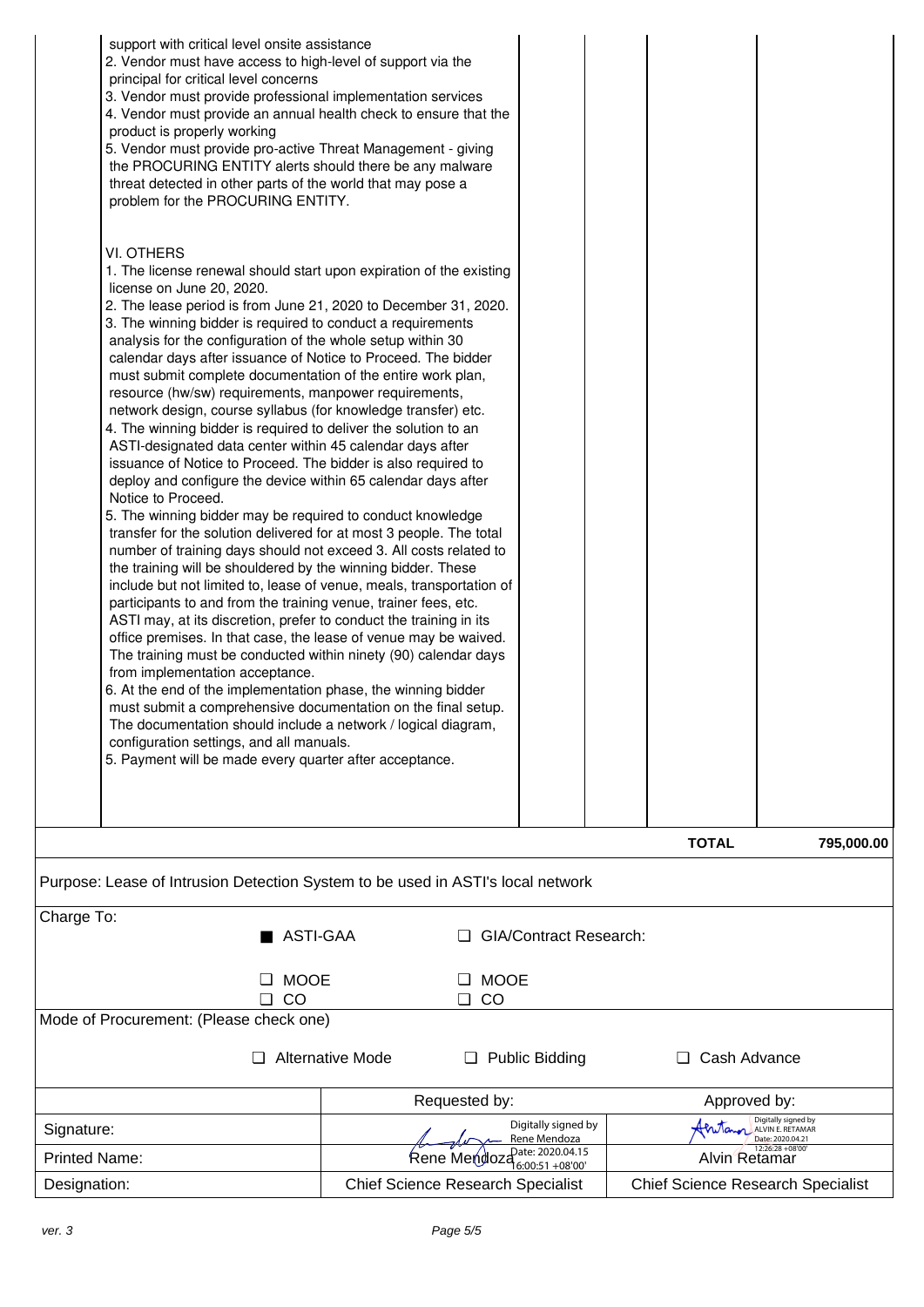

Republic of the Philippines

Department of Science and Technology

ADVANCED SCIENCE AND TECHNOLOGY INSTITUTE



# **CANVASS SHEET**

|          |                                                      |              |             |                   |              |                   | Price Quotations $(\mathbf{P})^1$ |                   |                   |
|----------|------------------------------------------------------|--------------|-------------|-------------------|--------------|-------------------|-----------------------------------|-------------------|-------------------|
| Item No. | <b>Description</b>                                   | Qty.         | <b>Unit</b> | <b>CT Link</b>    |              | <b>Supplier 2</b> |                                   |                   | <b>Supplier 3</b> |
|          |                                                      |              |             | <b>Unit Price</b> | <b>Total</b> | <b>Unit Price</b> | <b>Total</b>                      | <b>Unit Price</b> | <b>Total</b>      |
|          | <b>Lease of Intrusion Detection</b><br><b>System</b> | $\mathbf{1}$ | lot         | 795,000.00        | 795,000.00   |                   |                                   |                   |                   |
|          |                                                      |              |             |                   |              |                   |                                   |                   |                   |
|          | <b>Delivery Terms</b>                                | 45           | days        |                   |              |                   |                                   |                   |                   |
|          | <b>Payment Terms</b>                                 |              |             |                   |              |                   |                                   |                   |                   |
|          |                                                      |              |             |                   |              |                   |                                   |                   |                   |
|          |                                                      |              |             |                   |              |                   |                                   |                   |                   |
|          |                                                      |              |             |                   |              |                   |                                   |                   |                   |
|          | <b>Delivery Terms</b>                                |              |             |                   |              |                   |                                   |                   |                   |
|          | <b>Payment Terms</b>                                 |              |             |                   |              |                   |                                   |                   |                   |
|          |                                                      |              |             |                   |              |                   |                                   |                   |                   |

Put a check  $($  $\checkmark$ ) what is applicable.



One (1) price quotation was received in preparation for the above procurement transaction/s.

Two (2) price quotations were received in preparation for the above procurement transaction/s.

Three (3) price quotations were received in preparation for the above procurement transaction/s.

Attached is/are the proposal/s acquired from the supplier/s.

**Canvassed By: Noted By:** 

**Khatlyn Rabago**<br>SRS II

 *SRS II Division Chief* 15:59:48 +08'00'Digitally signed by Rene Mendoza MENDOZADate: 2020.04.15

<span id="page-13-0"></span>1 Prices are inclusive of taxes and other charges.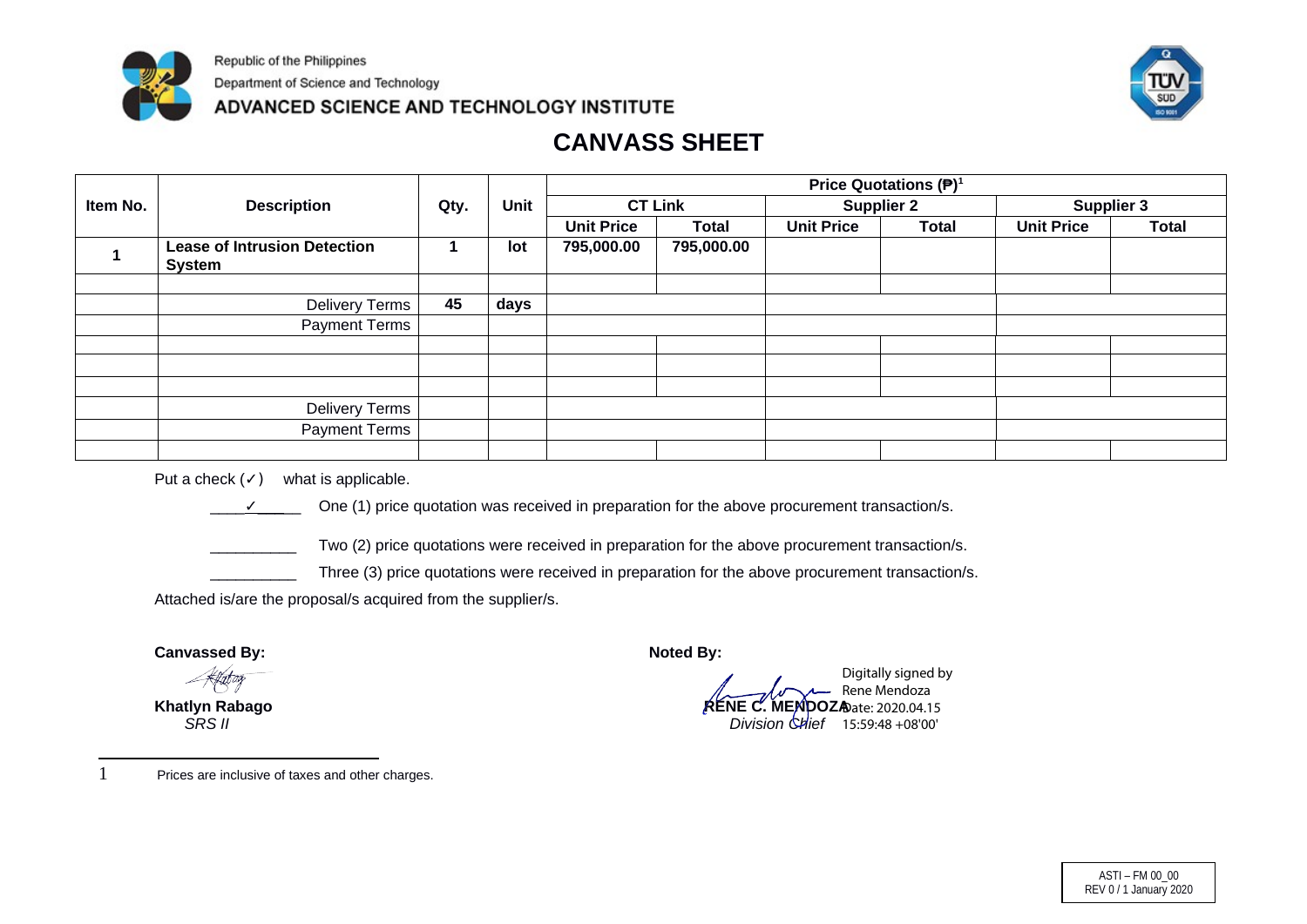#### Department of Science and Technology

Advanced Science and Technology Institute

C.P. Garcia Ave., U.P. Technopark, U.P. Campus, Diliman, Quezon City 1101

#### Annual Procurement Plan for 2020 APP-2020-NCSE-011 (SUPPLEMENTAL)

|             |    | Procurement                                                                                                                                                                                                                                                                                                                                                 |                  |                                                       | <b>Schedule for Each Procurement Activity</b>                                   |                     |                     |                   | <b>Estimated Budget (PhP)</b> |              |        |                                                                    |
|-------------|----|-------------------------------------------------------------------------------------------------------------------------------------------------------------------------------------------------------------------------------------------------------------------------------------------------------------------------------------------------------------|------------------|-------------------------------------------------------|---------------------------------------------------------------------------------|---------------------|---------------------|-------------------|-------------------------------|--------------|--------|--------------------------------------------------------------------|
| Code        |    | Program/Activity/Project                                                                                                                                                                                                                                                                                                                                    | PMO/End-<br>User | <b>Mode of Procurement</b>                            | Advertisment Submission/<br>Opening of<br>/ Posting of<br>IB/REI<br><b>Bids</b> | Notice of<br>Award  | Contract<br>Signing | Source of<br>Fund | Total                         | <b>MOOE</b>  | co     | <b>Remarks</b><br>(Brief Description of Program/Activity/ Project) |
| 50203220 02 | 11 | Technical Book: The Elements of Computing Systems, second edition:<br>Building a Modern Computer from First Principles (2nd Edition,<br>Hardbound) by Noam Nisan, Shimon Schocken; 2nd Edition (Novemner.<br>2020); The MIT Press;ISBN-10:0262640686 ISBN-13:978-0262640688                                                                                 | CSD              | NP-53.9 Small Value Procurement                       | 2nd Quarter of 2020                                                             |                     |                     | GOP               | 5.005.00                      | 5.005.00     | 0.00   | Gul.ai                                                             |
| 50203220 02 | 11 | Techical Book: Practical Quantum Computing for Developers:<br>Programming Quantum Rigs in the Cloud using Python, Quantum<br>Assembly Language and IBM QExperience (First Edition, Paperback);<br>Author: Vladimir Silva; Edition: 1st Edition, December 13, 2018;<br>Publisher: Apress; ISBN: ISBN-10:1484242173 ISBN-13:978-<br>1484242179                | CSD              | NP-53.9 Small Value Procurement                       | 2nd Quarter of 2020                                                             |                     |                     | GOP               | 2,000.00                      | 2,000.00     | 0.00   | Gul.ai                                                             |
| 50203220.02 |    | Technical Book: Quantum Computing for Developers (First Edition,<br>Paperback); Author: Johan Vos; Edition: 1st Edition May 2020;<br>Publisher: Manning Publication; ISBN: ISBN-10:1617296325 ISBN-13:<br>978-1617296321                                                                                                                                    | CSD              | NP-53.9 Small Value Procurement                       | 2nd Quarter of 2020                                                             |                     |                     | GOP               | 3.600.00                      | 3.600.00     | 0.00   | Gul.ai                                                             |
| 50203220 02 | 11 | Technical Book: Mastering Quantum Computing with IBM QX: Explore<br>the world of quantum computing using the Quantum Composer and<br>Qiskit (First Edition, Paperback); Author: Christine Corbelt Moran;<br>Edition: 1st Edition January 31, 2019; Publication: Packet Publishing;<br>ISBN: ISBN-10:1789136431 ISBN-13:978-1789136432                       | CSD              | NP-53.9 Small Value Procurement                       |                                                                                 | 2nd Quarter of 2020 |                     | GOP               | 3.300.00                      | 3.300.00     | 0.00   | Gul.ai                                                             |
| 50203220 02 | 11 | Technical Book: Problems and Solutions in Quantum Computing and<br>Quantum Information (4th Edition, Hardbound); Author: Willi-Hans Steeb,<br>Yorick Hardy; Edition: 4th Edition April 26, 2018; Publication: World<br>Scientific: ISBN: ISBN-10:9813238402 ISBN-13: 978-9813238404                                                                         | CSD              | NP-53.9 Small Value Procurement                       |                                                                                 | 2nd Quarter of 2020 |                     | GOP               | 6,450.00                      | 6.450.00     | 0.00   | Gul.ai                                                             |
| 50203220 02 | 11 | Technical Book: Programming Quantum Computers: Essential<br>Algorithms and Code Samples (1st Edition, Paperback); Author: Eric R.<br>Johnston, Nic Harrigan, Mercedes Gimeno-Segovia; Edition: 1st Edition<br>July 23, 2019; Publication: O'Reilly Media; ISBN: ISBN-13:978-<br>1492039686 ISBN-10: 1492039683                                              | CSD              | NP-53.9 Small Value Procurement                       | 2nd Quarter of 2020                                                             |                     | GOP                 | 2,860.00          | 2,860.00                      | 0.00         | Gul.ai |                                                                    |
| 50203220 02 | 11 | Fechnical Book: Quantum Computing: An Applied Approach (1st Edition<br>Hardbound); Author: Jack D. Hidary; Edition: 1st Edition August 30,<br>2019; Publication: Springer; ISBN-10:3030239217 ISBN-13:978-<br>3030239213                                                                                                                                    | CSD              | NP-53.9 Small Value Procurement                       | 2nd Quarter of 2020                                                             |                     | GOP                 | 2,200.00          | 2,200.00                      | 0.00         | Gul.ai |                                                                    |
| 50203220 02 | 11 | Technical Book: No-Nonsense Quantum Mechanics: A Student-Friendly<br>Introduction (Second Edition, Paperback); Author: Jakob<br>Schwichtenberg; Edition: 2nd Edition December 1, 2018; Publication:<br>Independently Published; ISBN-10:1790455383 ISBN-13:978-<br>1790455386                                                                               | CSD              | NP-53.9 Small Value Procurement                       |                                                                                 | 2nd Quarter of 2020 |                     | GOP               | 2,100.00                      | 2,100.00     | 0.00   | Gul.ai                                                             |
| 50203220 02 | 11 | Fechnical Book: Mathematics of Quantum Computing: An Introduction<br>(First Edition, Hardbound); Author: Wolfgang Scherer; Edition: 1st<br>Edition November13, 2019; Publication: Springer; ISBN-10:303012357X<br>CON 12-070 2020122574                                                                                                                     | CSD              | NP-53.9 Small Value Procurement                       | 2nd Quarter of 2020                                                             |                     |                     | GOP               | 10,010.00                     | 10,010.00    | 0.00   | Gul.ai                                                             |
| 50203220 02 | 11 | Technical Book: Foundations of Deep Reinforcement Learning: Theory<br>and Practice in Python (Addison-Wesley Data & Analytics Series) (First<br>Edition, Paperback); Author: Laura Graesser, Wah Loon Keng; Edition:<br>1st Edition December 15, 2019; Publication: Addison-Wesley Data and<br>Analytics Series; ISBN-13: 978-0135172384 ISBN-10:0135172381 | CSD              | NP-53.9 Small Value Procurement                       |                                                                                 | 2nd Quarter of 2020 |                     | GOP               | 2.359.00                      | 2.359.00     | 0.00   | Gul.ai                                                             |
| 50203220 02 | 11 | Technical Book: The Design and Analysis of Computer Experiments<br>(Springer Series in Statistics) (Second edition, Hardbound); Editor:<br>Thomas J.Santner, Brian J. Williams, William I. Notz; Edition 2nd Edition.<br>2018 Edition January 09, 2019; Publication: Springer; ISBN-<br>10149398845X ISBN-13:978-1493988457                                 | CSD              | NP-53.9 Small Value Procurement                       |                                                                                 | 2nd Quarter of 2020 |                     | GOP               | 7,250.00                      | 7,250.00     | 0.00   | Gul.ai                                                             |
| 50203220 02 | 11 | Technical Book: Hands-On Data Science for Marketing: Improve your<br>marketing strategies with machine learning using Python and R; Editor:<br>Yoon Hyup Hwang; Edition: 1st Edition March 2019; Publication: Packt<br>Publishing; ISBN-13:978-1789346343 ISBN-101789346347                                                                                 | CSD              | NP-53.9 Small Value Procurement                       |                                                                                 | 2nd Quarter of 2020 |                     | GOP               | 3.250.00                      | 3.250.00     | 0.00   | Gul.ai                                                             |
| 50203220 02 | 11 | Technical Book: A Guide to Algorithm Design: Paradigms, Methods, and<br>Complexity Analysis; Editor: Anne Benoit, Yves Robert, Frederic Vivien;<br>Edition 2013, Hardcover; Publication: CRC Press; 1st edition (August 27,<br>2013); ISBN-13: 978-1439825648 ISBN-10:1439825645                                                                            | CSD              | NP-53.9 Small Value Procurement                       |                                                                                 | 2nd Quarter of 2020 |                     | GOP               | 6,578.00                      | 6.578.00     | 0.00   | Gul.ai                                                             |
| 50212030 00 |    | Extension of Security Services for Eight (8) months<br>(01 May 2020 - December 31, 2020)                                                                                                                                                                                                                                                                    | FAD              | Extension of Contract for General Support<br>Services | 2nd - 4th Quarter of 2020                                                       |                     |                     | GOP               | 1.366.454.48                  | 1.366.454.48 | 0.00   |                                                                    |
| 50299070 99 | 11 | ease of Intrusion Detection System<br>The lease period is from June 21, 2020 to Dec. 31, 2020                                                                                                                                                                                                                                                               | <b>KMD</b>       | NP-53.9 Small Value Procurement                       | 2nd Quarter of 2020                                                             |                     |                     | GOP               | 795,000.00                    | 795,000.00   | 0.00   |                                                                    |
| 50204020 00 | 11 | Data Center Electricity Expense for 1 month                                                                                                                                                                                                                                                                                                                 | SSED             | Renewal of WETI                                       |                                                                                 | 2nd Quarter of 2020 |                     |                   | 200.000.00                    | 200,000.00   | 0.00   | SAGAP                                                              |